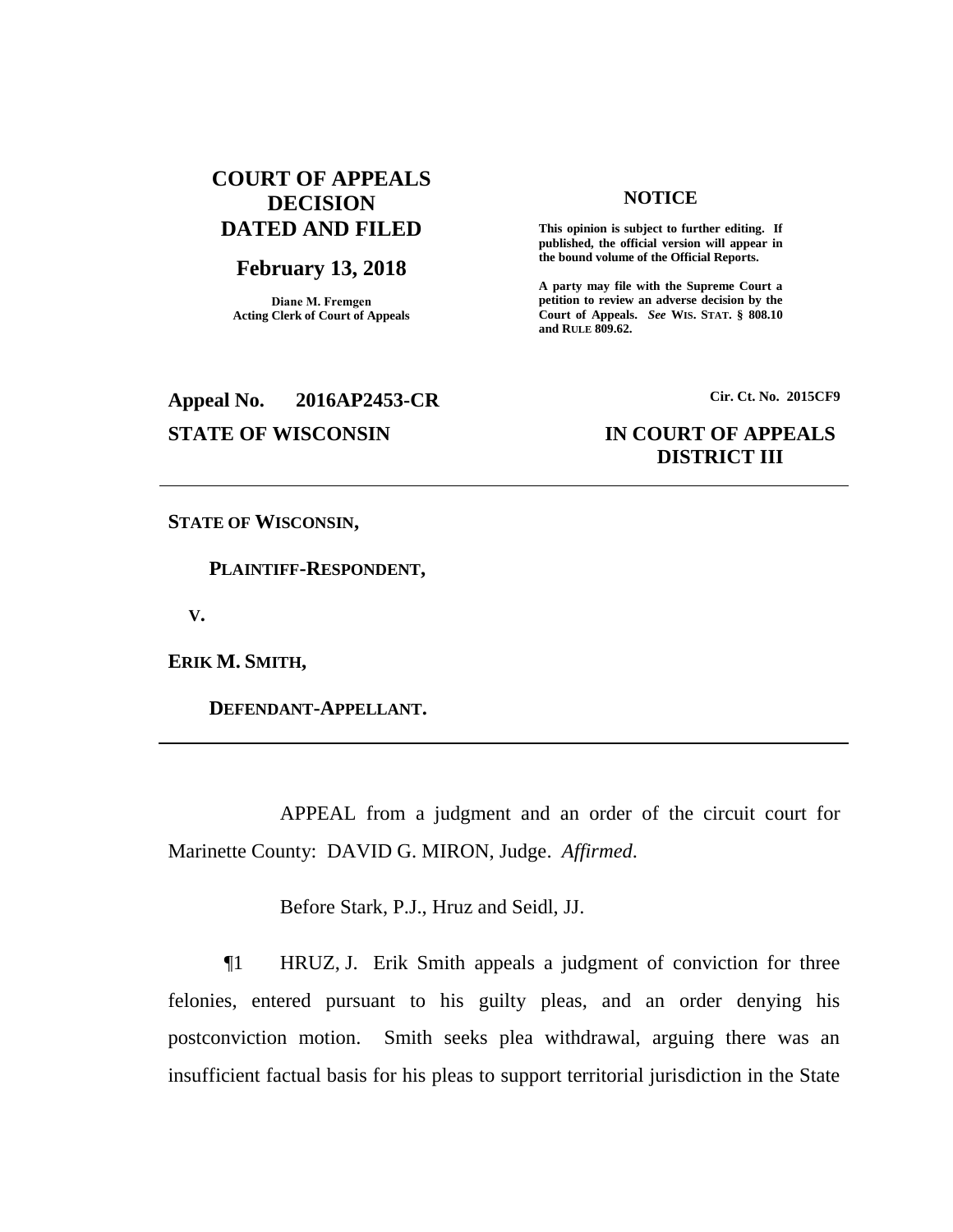of Wisconsin. We agree with the State that Smith's pleas were supported by a sufficient factual basis for territorial jurisdiction based on the State's clear allegation—made both in the criminal complaint and orally by the prosecutor at the plea hearing—that the crimes occurred in Wisconsin. We therefore affirm.

# **BACKGROUND**

¶2 The State filed a criminal complaint alleging that Smith caused the death of Eric Volp during the overnight hours between October 10 and 11, 2008. According to the complaint's probable cause statement, Volp was reported missing on October 12, 2008. Witnesses had last seen Volp together with Smith at the North Stables Bar in Iron Mountain, Michigan, during the early morning hours on October 11.

¶3 The complaint alleges that on July 6, 2009, law enforcement officials recovered Volp's submerged body from the KC Creek in Marinette County, Wisconsin. The body was located a short distance from a bridge on U.S. Highway 8 that spans the creek.<sup>1</sup> Forensic pathological examinations revealed Volp's death had been caused by multiple blunt force traumas that had, among other things, fractured his skull and all of his ribs. One doctor noted the rib fractures appeared to be "crush type injuries."

<sup>&</sup>lt;sup>1</sup> We take judicial notice of several general distances relevant to this appeal, as provided by the online public mapping resource Google Maps. *See Cloe v. City of Indianapolis*, 712 F.3d 1171, 1177 (7th Cir. 2013), *overruled on other grounds by Ortiz v. Werner Enters.*, 834 F.3d 760 (7th Cir. 2016). The approximate distance between the North Stables Bar in Michigan and the Wisconsin border is three and one-half miles. The approximate distance between the Wisconsin border and the KC Creek overpass on U.S. Highway 8 is fourteen and one-half miles.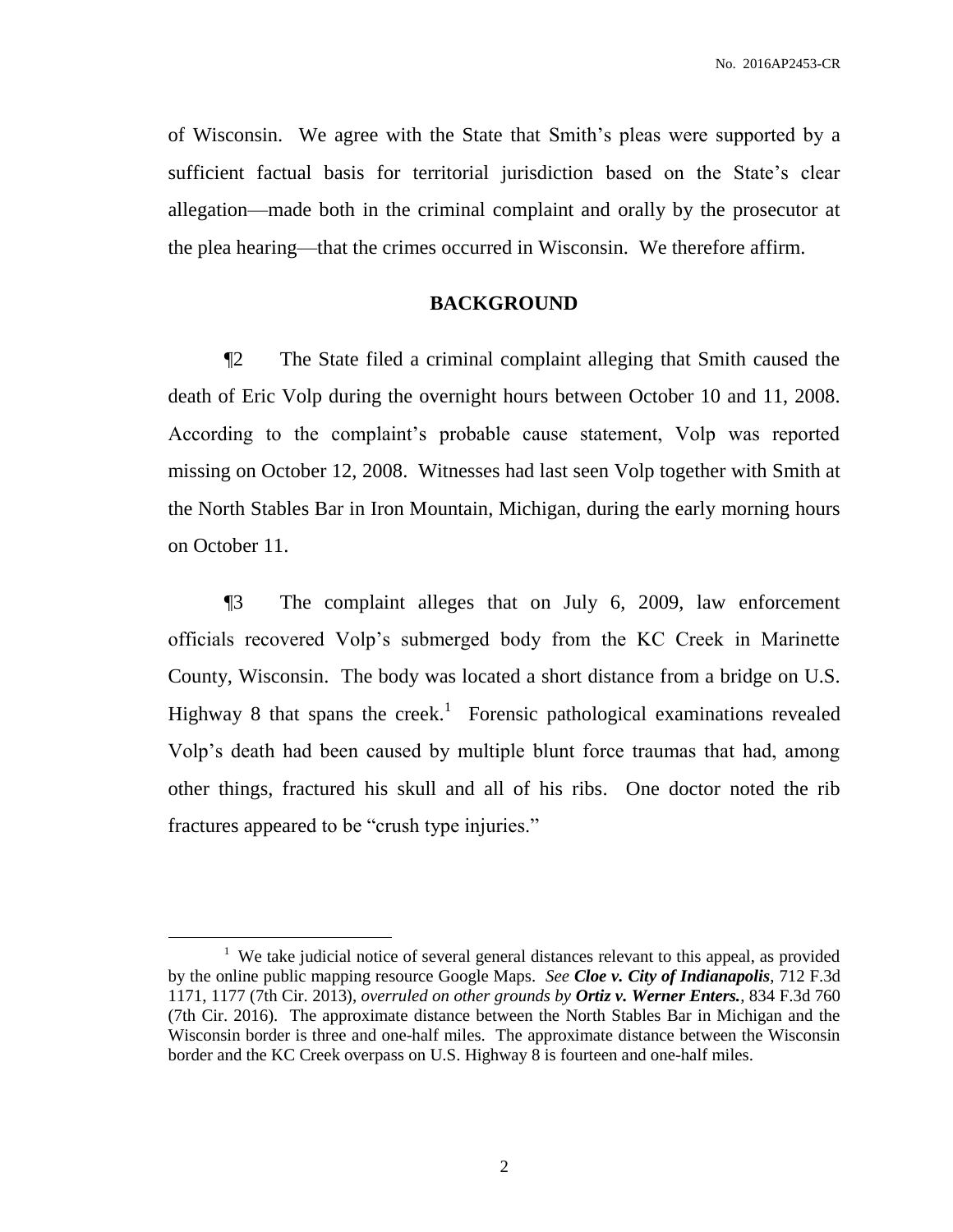¶4 Law enforcement interviewed Smith multiple times. Eventually, Smith admitted to having sexual relations with Volp on the night in question. Smith had stated the sexual encounter occurred in Volp's apartment, but the apartment building manager told authorities Volp no longer lived in the building on October 10, 2008, and he would not have had access to the apartment on that date. A citizen witness who spoke with Smith after Volp's disappearance told police that Smith had said Volp scratched him during a sexual encounter and that Smith was concerned police might discover his DNA under Volp's fingernails if Volp's body was recovered.

¶5 Authorities conducted a forensic examination of the vehicle Smith owned at the time of Volp's disappearance. The car had damage to its front and rear bumpers, as well as areas of missing paint. A paint chip found on Volp's corpse was consistent with the paint from Smith's vehicle. A dog trained in human remains detection alerted to the odor of human remains in the interior of the vehicle.

¶6 Police also received assistance from Smith's cellmate at a federal prison in Illinois, where Smith was being held on charges in a different case. Smith had told the cellmate about the events that occurred during and subsequent to the overnight hours on October 10 and 11, 2008. The cellmate's statements were restated in the complaint. According to the cellmate, Smith acknowledged being at a bar with Volp and that Volp had asked for a ride home. Smith told Volp he had to drop off other friends first. After doing so, Smith encountered Volp walking on the street. Smith picked up Volp, after which the two argued. The argument turned physical, and Smith's throat was scratched. At some point Smith and Volp left the vehicle, but the precise time this occurred in the sequence of events is unclear.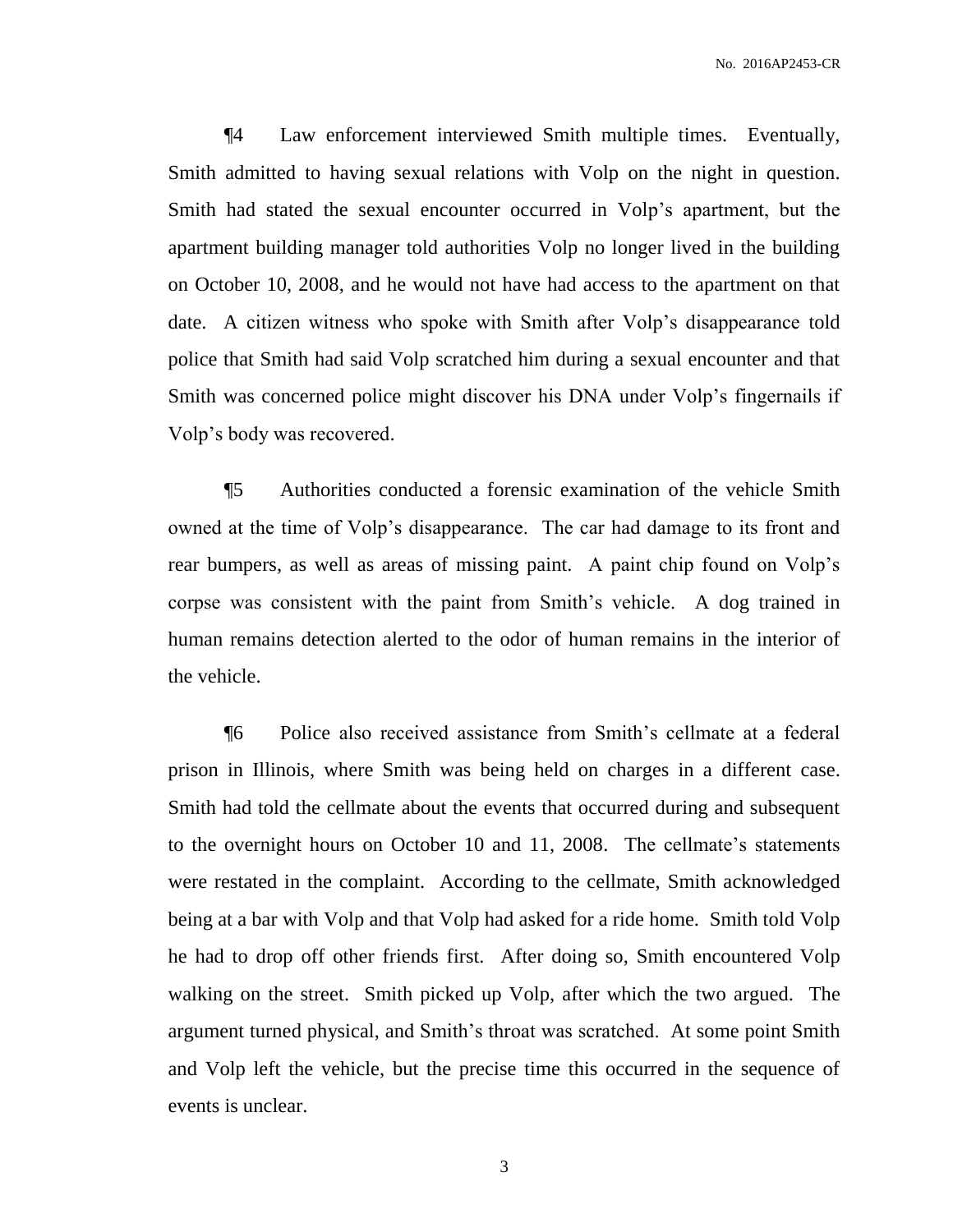¶7 According to the inmate's account of Smith's statements, Smith then returned to his vehicle, but Volp called him on his cell phone and protested being left behind. Smith put the vehicle in reverse and hit something as he backed up. Smith then saw that Volp was under the vehicle and still alive. Smith reversed the vehicle and drove over Volp with the front wheels, too. Smith related that, after this, Volp was still breathing and making a gurgling sound. Smith told his cellmate he put Volp in a ditch on the side of the road, covering him with leaves and debris. The cellmate's information was ambiguous as to where, precisely, Volp's death occurred, and the complaint was candid in alleging that "there is no clear evidence as to the location where Eric M. Volp actually met his demise."

¶8 According to the complaint, after killing Volp, Smith drove home. He recovered Volp's body the next day and put it in his car trunk, where it remained for the day while Smith was at work. Smith then dumped Volp's remains from a highway bridge into a stream, and thereafter manually dragged the corpse downstream away from the road. Authorities confirmed there was a bridge upstream near where Volp's body was found, and that the body could not have floated downstream to its resting place given obstructions in the waterway.

¶9 Based on the foregoing, Smith was charged in Wisconsin in 2015 with four criminal offenses: (1) first-degree reckless homicide; (2) homicide by negligent operation of a motor vehicle; (3) hiding a corpse; and (4) hit and run resulting in death. The parties ultimately reached a plea agreement whereby Smith would plead guilty to all the charges except the first-degree reckless homicide charge, which was dismissed and read in at sentencing. As part of the agreement, the parties also obtained a letter from the Dickinson County prosecutor in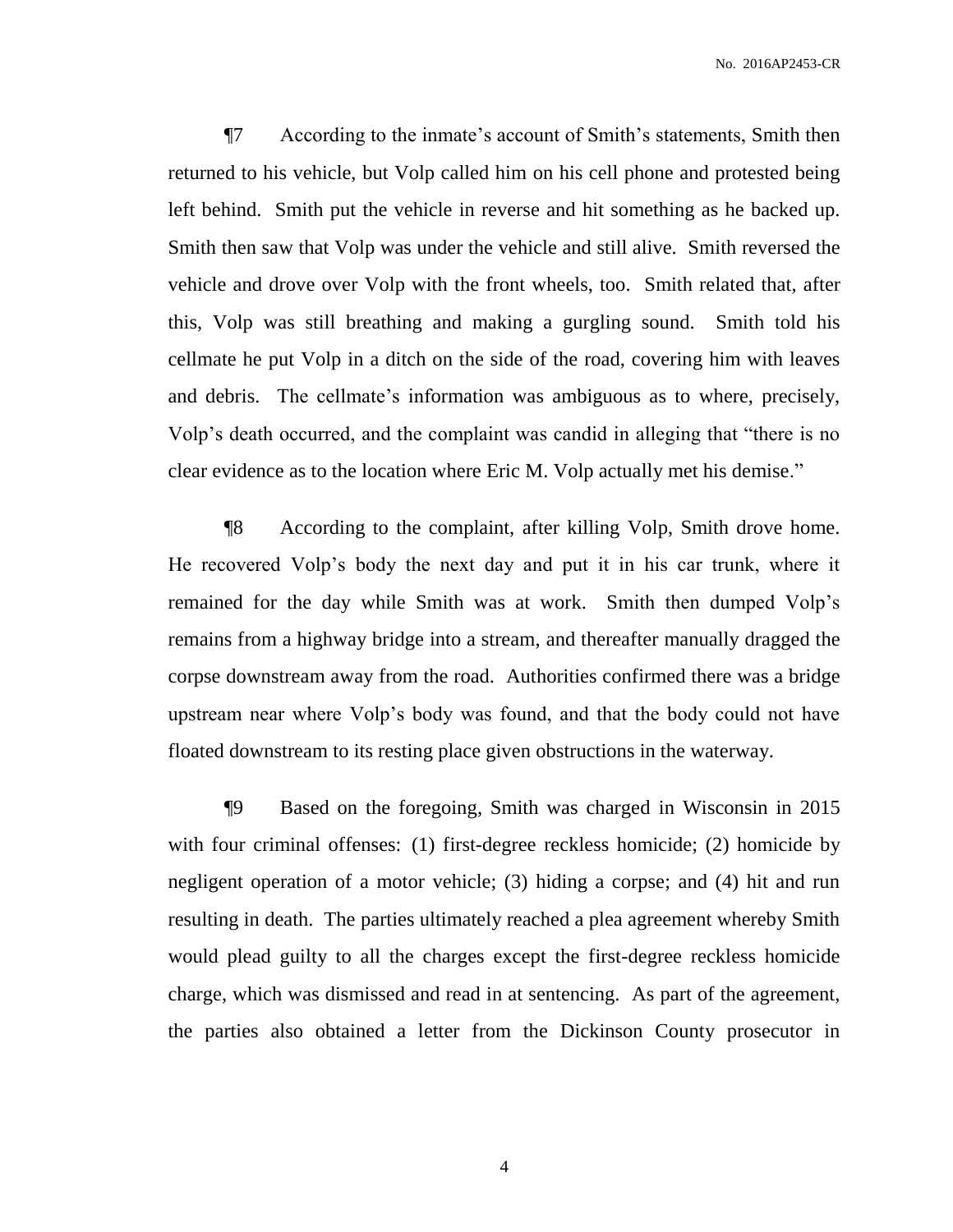Michigan, who promised to forgo filing criminal charges there against Smith relating to Volp's death. $2$ 

¶10 At the plea hearing, the circuit court conducted an extensive colloquy regarding whether venue in Wisconsin was appropriate. The prosecutor was again forthright that the State could not "determine precisely where the initial incident occurred." However, the State argued venue was appropriate in Marinette County either because the body was found in the county or because Smith had traveled through the county in connection with the offenses. In response, both defense counsel and Smith personally stipulated that Marinette County was a proper venue. Neither Smith nor the State raised the issue of whether Wisconsin had territorial jurisdiction over all of the offenses charged against Smith. The court accepted Smith's pleas and sentenced Smith to a significant prison sentence, consecutive to a federal sentence he was then serving.

¶11 After sentencing, Smith filed a postconviction motion seeking to vacate his judgment of conviction on the ground that the circuit court lacked territorial jurisdiction.<sup>3</sup> Smith believed the criminal complaint "suggest[ed] that Mr. Smith committed the crimes of homicide by negligent operation of a vehicle and hit-and-run resulting in death in Michigan," and he therefore contended there was no basis on which to conclude that any constituent element of the offenses occurred in Wisconsin so as to establish territorial jurisdiction in this state. Even

 $2$  Iron Mountain is located in Dickinson County, Michigan. The Dickinson County prosecutor represented that her agreement not to prosecute was approved by the investigating agency in Iron Mountain.

<sup>&</sup>lt;sup>3</sup> Smith's attorneys initially filed a no-merit notice of appeal, which they moved to withdraw after identifying a potentially meritorious issue. This court granted that motion and extended the time for filing a postconviction motion in the circuit court.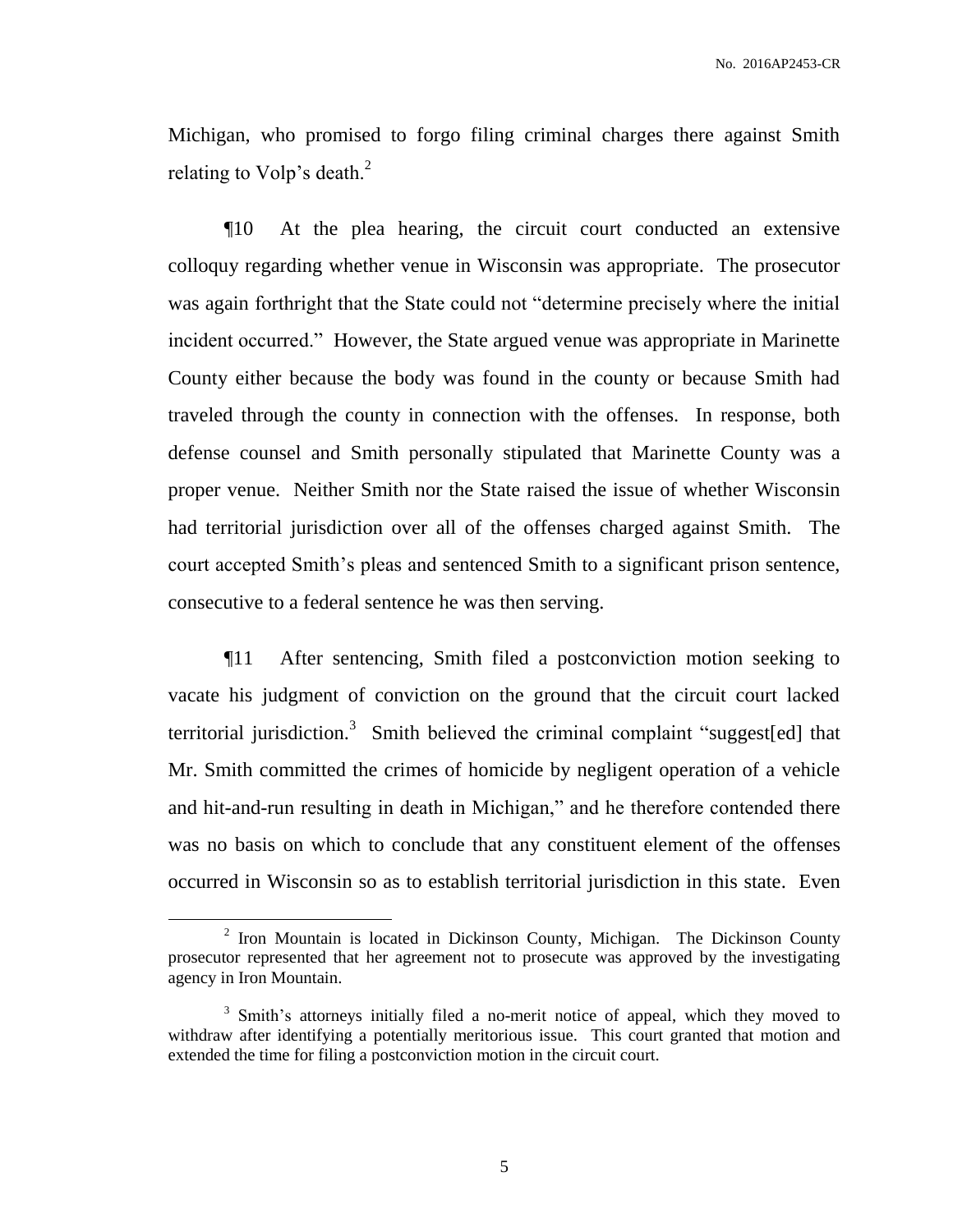though he maintained the court lacked territorial jurisdiction over only two of the three crimes, Smith argued the defect tainted the entire plea agreement and thus warranted withdrawal of all his pleas.

¶12 The State responded there was a "clear inference" in the complaint that Smith had driven Volp somewhere before committing the homicide, including possibly crossing the nearby Wisconsin border. The State also argued that by pleading guilty to the offenses in Wisconsin, Smith had waived his right to challenge territorial jurisdiction. Finally, the State asserted Smith was estopped from now challenging territorial jurisdiction for several reasons, namely his failure to assert a challenge until after sentencing, Michigan's agreement not to charge Smith, and Smith's stipulation to venue in Marinette County, Wisconsin, at the plea hearing.

¶13 The circuit court denied the motion, concluding that by stipulating to venue, Smith had effectively stipulated to Wisconsin's territorial jurisdiction over the offenses. The court also adopted the State's estoppel argument. Smith now appeals.

### **DISCUSSION**

¶14 This appeal involves Smith's effort to vacate his criminal conviction. This issue, given the particular facts of this case, requires our integrated analysis of various legal concepts, namely, territorial jurisdiction, the sufficiency of a factual basis for proper entry of a guilty plea, and a defendant's attempt to withdraw a plea postsentencing. Smith argues the factual bases supporting Wisconsin's territorial jurisdiction over the negligent homicide and hit-and-run charges were lacking because the complaint did not support a reasonable inference that any element of those offenses occurred in Wisconsin. According to Smith,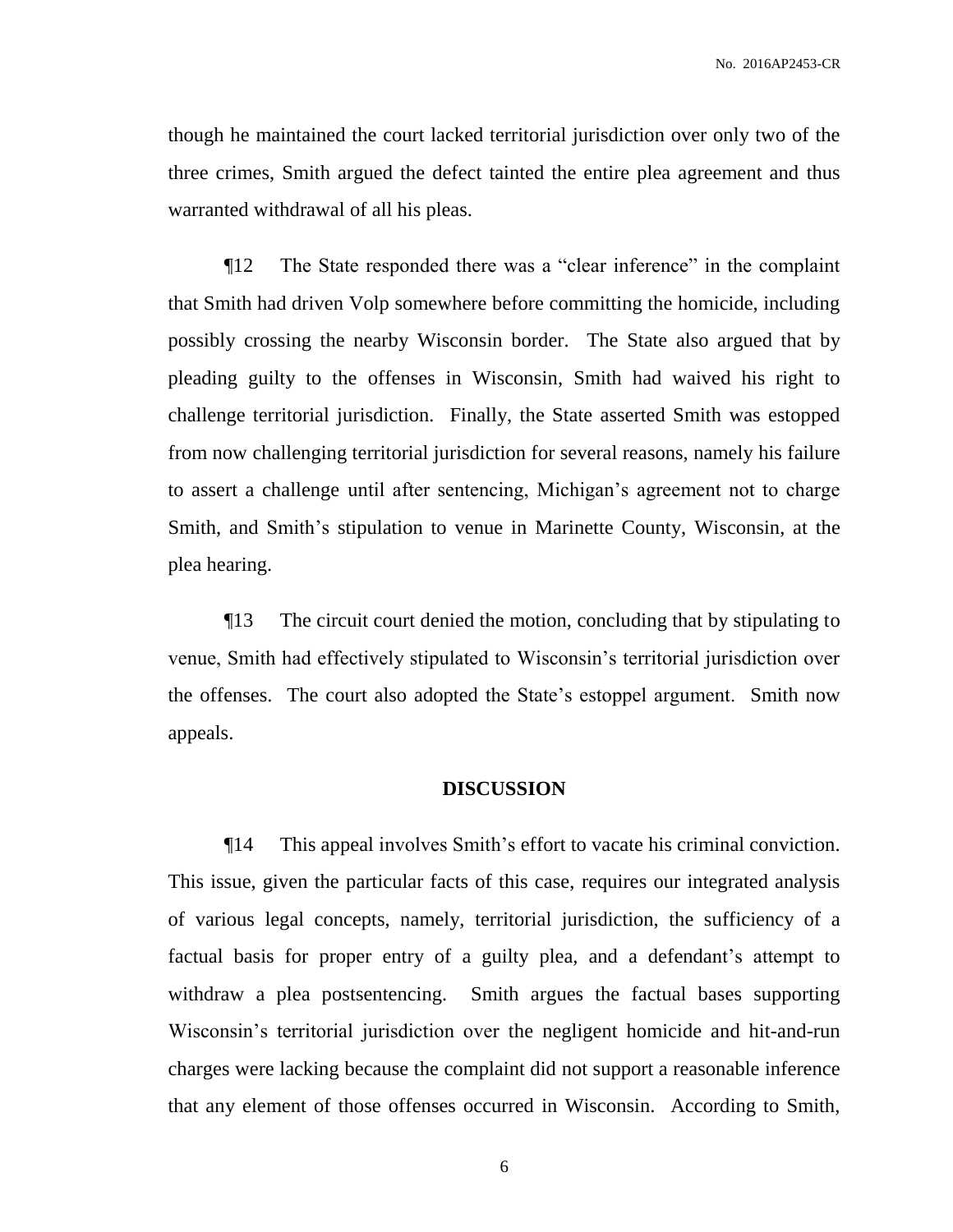this deficiency deprived the circuit court of territorial jurisdiction over those offenses, rendering his pleas manifestly unjust and his judgment of conviction invalid. Accordingly, Smith submits he is entitled to withdraw his pleas and to have his conviction vacated.

¶15 As an initial matter, we note the State contends that we need not reach the merits of whether Wisconsin had territorial jurisdiction over the two charged offenses. The State argues Smith has either waived his objection to territorial jurisdiction or is judicially estopped from now asserting that his pleas were lacking a factual basis for territorial jurisdiction. Whether territorial jurisdiction can be waived altogether, and how that waiver is accomplished, are undecided questions of state law.<sup>4</sup> *See State v. Randle*, 2002 WI App 116, ¶13, 252 Wis. 2d 743, 647 N.W.2d 324. Likewise, the State has not directed us to any legal authority applying judicial estoppel to preclude a defendant's postplea challenge to territorial jurisdiction. Under the circumstances, however, we need not address these issues because Smith's territorial jurisdiction challenge fails on its merits. *See Maryland Arms Ltd. P'Ship v. Connell*, 2010 WI 64, ¶48, 326 Wis. 2d 300, 786 N.W.2d 15 ("Issues that are not dispositive need not be addressed.").

¶16 Territorial jurisdiction, although a less well-known concept than personal and subject matter jurisdiction, *Randle*, 252 Wis. 2d 743, ¶8, is essential to a criminal prosecution under state law, *see Hotzel v. Simmons*, 258 Wis. 234,

 $\overline{a}$ 

<sup>4</sup> In *State v. Randle*, 2002 WI App 116, 252 Wis. 2d 743, 647 N.W.2d 324, we adopted a limited waiver rule under which a defendant who enters a guilty plea to a lesser-included offense may not challenge territorial jurisdiction if it existed for the original charge. *Id.*, ¶14. We agree with the parties that *Randle*'s limited waiver rule is inapplicable under the facts of this case.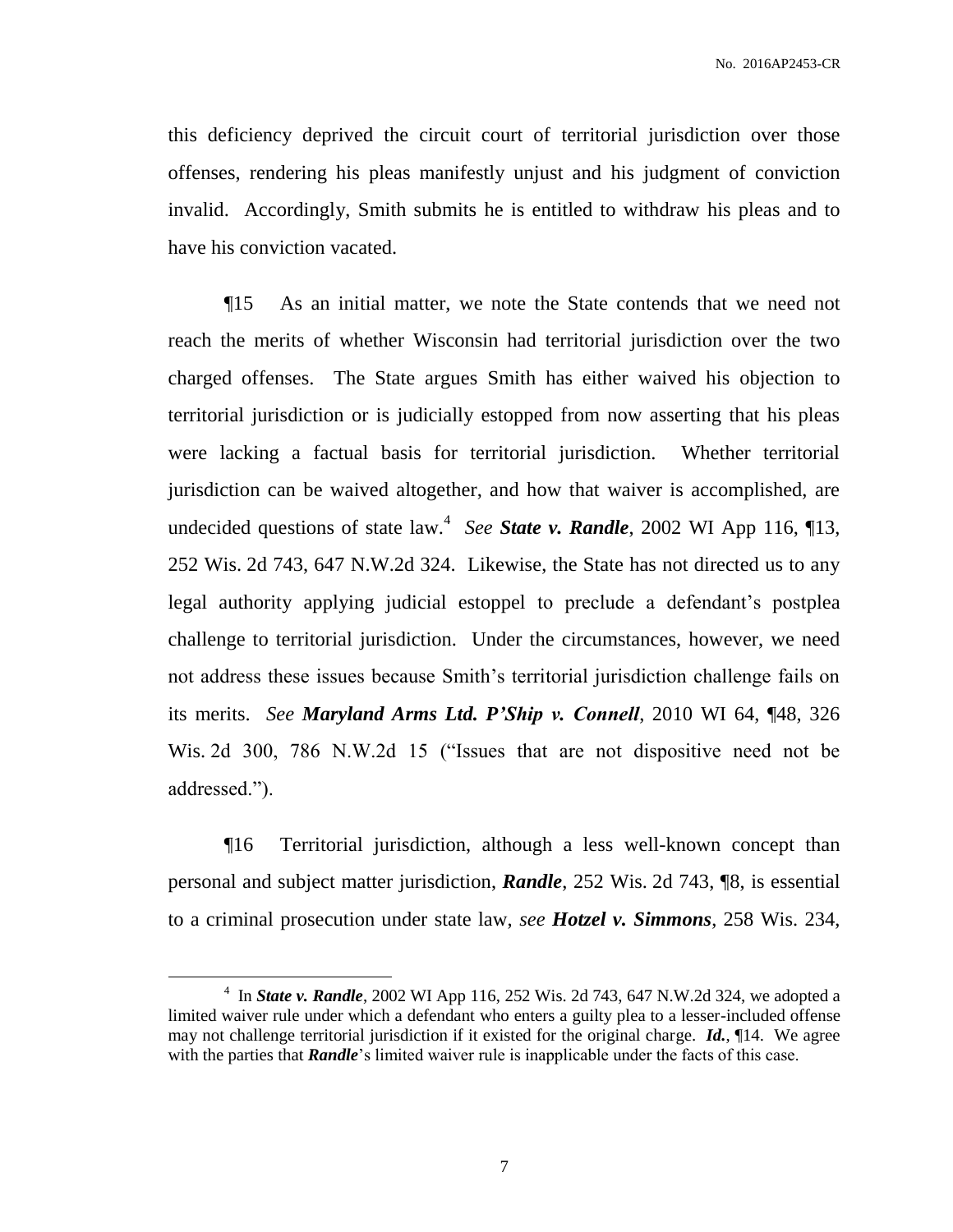240, 45 N.W.2d 683 (1951). Territorial jurisdiction describes the reach of a state's laws, which may extend beyond its geographic boundaries. 4 WAYNE R. LAFAVE ET AL., CRIM. PROC.  $\S 16.1(a)$  (4th ed. 2017). A court may act only upon crimes committed within the state's territorial jurisdiction. *State v. Anderson*, 2005 WI 54, ¶32, 280 Wis. 2d 104, 695 N.W.2d 731. Territorial jurisdiction is a function of the United States Constitution's Sixth Amendment requirement that a person be tried by an "impartial jury of the State and district wherein the crime shall have been committed." *State v. Brown*, 2003 WI App 34, ¶24, 260 Wis. 2d 125, 659 N.W.2d 110.

¶17 The territorial reach of the State of Wisconsin's criminal laws is established by WIS. STAT. § 939.03 (2015-16). 5 *Randle*, 252 Wis. 2d 743, ¶12. Under  $\S 939.03(1)(a)$ —the only provision concerning territorial jurisdiction at issue in this case—a person is subject to prosecution and punishment under Wisconsin law if that person "commits a crime, any of the constituent elements of which takes place in this state." The "constituent elements" of an offense are the elements the State is required to prove beyond a reasonable doubt in the prosecution of the offense. *Anderson*, 280 Wis. 2d 104, ¶33.

¶18 The current version of WIS. STAT. § 939.03 reflects a legislative judgment to extend jurisdiction to crimes that are not wholly committed within Wisconsin. *See* 7 Wisconsin Legislative Council, *Report of the Wisconsin Legislative Council Submitted to the Legislature and the Governor* 41 (1950). Because only a single element need occur within Wisconsin to confer territorial

<sup>&</sup>lt;sup>5</sup> All references to the Wisconsin Statutes are to the 2015-16 version unless otherwise noted.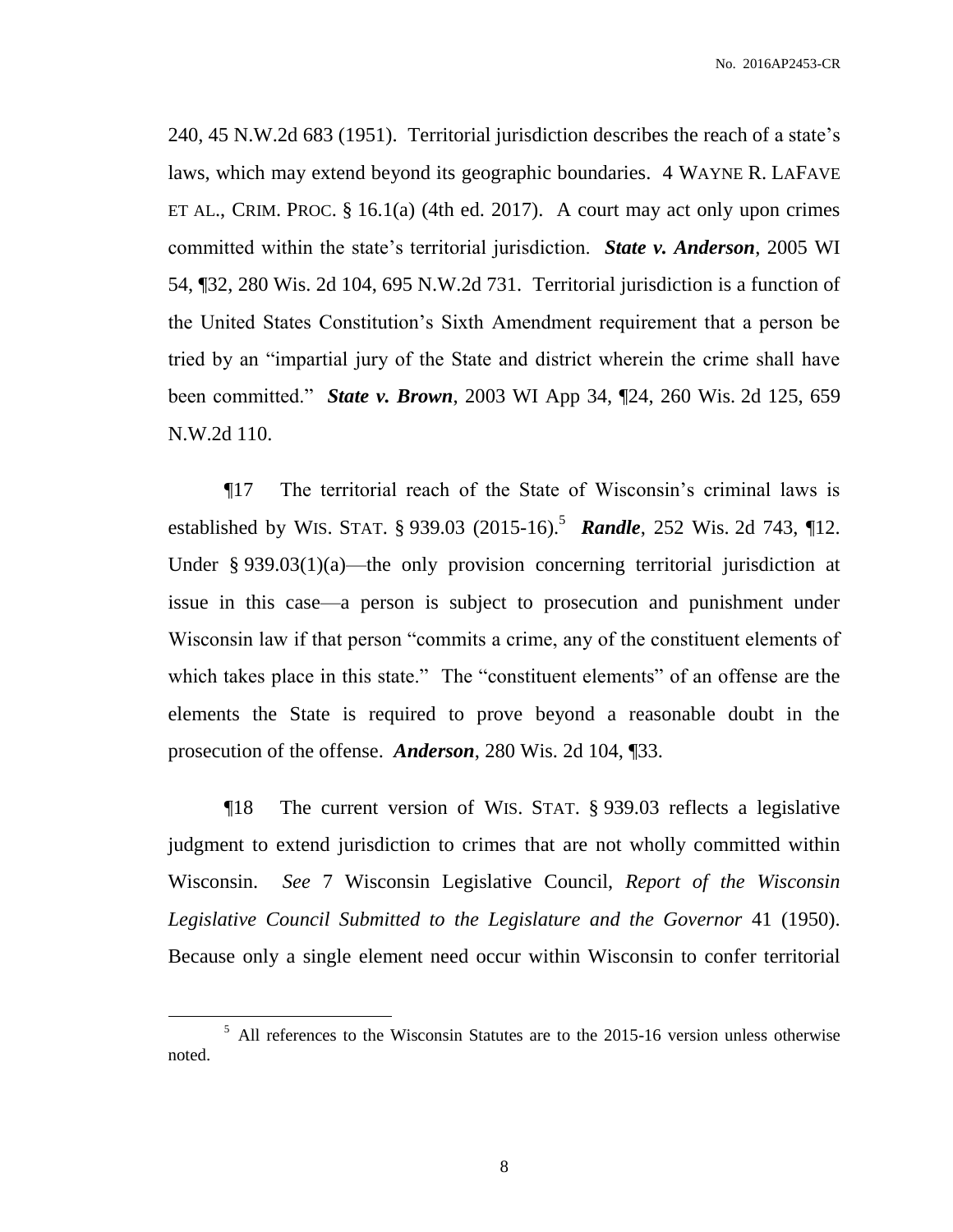jurisdiction, Wisconsin and another state may have concurrent jurisdiction over the same crime. *Anderson*, 280 Wis. 2d 104, ¶43 (quoting 5 Wisconsin Legislative Council, *Judiciary Committee Report on the Criminal Code* 3 (1953)). Generally, and consistent with the standard governing the sufficiency of a criminal complaint, the State is required to set forth facts or reasonable inferences from those facts giving rise to territorial jurisdiction. *See State v. Adams*, 152 Wis. 2d 68, 73, 447 N.W.2d 90 (Ct. App. 1989); *see also State v. Manthey*, 169 Wis. 2d 673, 688-89, 487 N.W.2d 44 (Ct. App. 1992).

¶19 Territorial jurisdiction is necessarily derived from the facts regarding the offenses. In a plea situation, the proper entry of a guilty plea depends on there being a factual basis to show that Wisconsin had jurisdiction over the charged crimes. This "factual basis" requirement is fairly straightforward: Before a circuit court accepts such a guilty plea, it must "[m]ake such inquiry as satisfies it that the defendant in fact committed the crime charged." WIS. STAT. § 971.08(1)(b); *see also State v. Lackershire*, 2007 WI 74, ¶33, 301 Wis. 2d 418, 734 N.W.2d 23 (observing the conduct admitted by the defendant must constitute the crime charged). Because the circuit court's duties are designed to ensure a knowing, intelligent and voluntary plea, "establishing a factual basis under  $\S 971.08(1)(b)$  is necessary for a valid plea." *Lackershire*, 301 Wis. 2d 418, ¶34. We see no reason why the foregoing principles should not apply with equal force to the factual basis underpinning territorial jurisdiction.

¶20 It is somewhat unclear through what lens/procedure Smith contends his postconviction motion should be analyzed. Smith's motion, as well as his arguments on appeal, appear to skip to his desired relief of having his judgment of conviction vacated on the ground that the circuit court lacked territorial jurisdiction over the two charged offenses at issue. He then also contends in his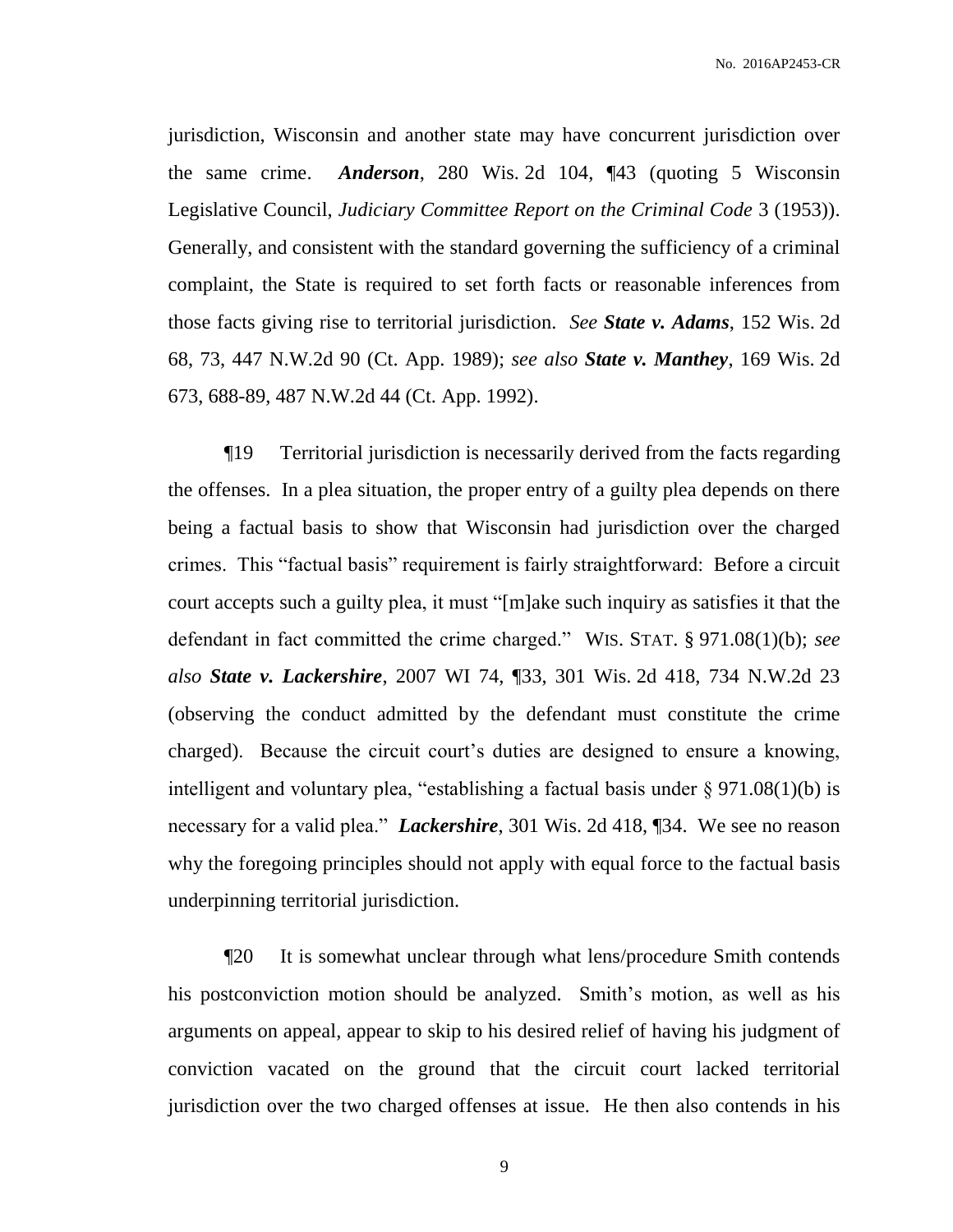reply brief that the State "agrees" with him that because Smith's convictions followed a guilty plea rather than a trial, the criminal complaint is the sole source for determining if the State established territorial jurisdiction. In doing so, however, Smith does not address why our review of the factual bases for supporting the circuit court's territorial jurisdiction should be limited to the facts found in the complaint, given that this is a review following his entry of an otherwise valid guilty plea.

¶21 When seeking postsentencing plea withdrawal, the defendant carries the heavy burden of showing by clear and convincing evidence that withdrawal is necessary to correct a manifest injustice. *State v. Thomas*, 2000 WI 13, ¶16, 232 Wis. 2d 714, 605 N.W.2d 836. A "manifest injustice" is a "serious flaw in the fundamental integrity of the plea," *State v. Nawrocke*, 193 Wis. 2d 373, 379, 534 N.W.2d 624 (Ct. App. 1995), which includes a circuit court's "fail[ure] to establish a factual basis that the defendant admits constitutes the offense pleaded to," *Thomas*, 232 Wis. 2d 714, ¶17.

¶22 As *Thomas* made clear, when reviewing a circuit court's decision denying a defendant's postsentencing motion for plea withdrawal, we are not limited to the criminal complaint's probable cause statement to ascertain whether

<sup>&</sup>lt;sup>6</sup> While it is fair to say that the State focuses its appellate argument on the facts alleged in the complaint, both it and Smith quote from portions of the prosecutor's comments during Smith's plea hearing in an attempt to buttress their respective arguments on the merits of the territorial jurisdiction issue.

In addition, Smith's brief-in-chief asserts the State stipulated at the postconviction motion hearing that all facts relevant to the territorial jurisdiction analysis were set forth in the criminal complaint. Our review of the transcript reveals no such stipulation by the State on the cited pages. Moreover, as set forth below, such a stipulation would be inconsistent with our obligation to review the "totality of the circumstances" on a motion for plea withdrawal. *See infra* ¶22.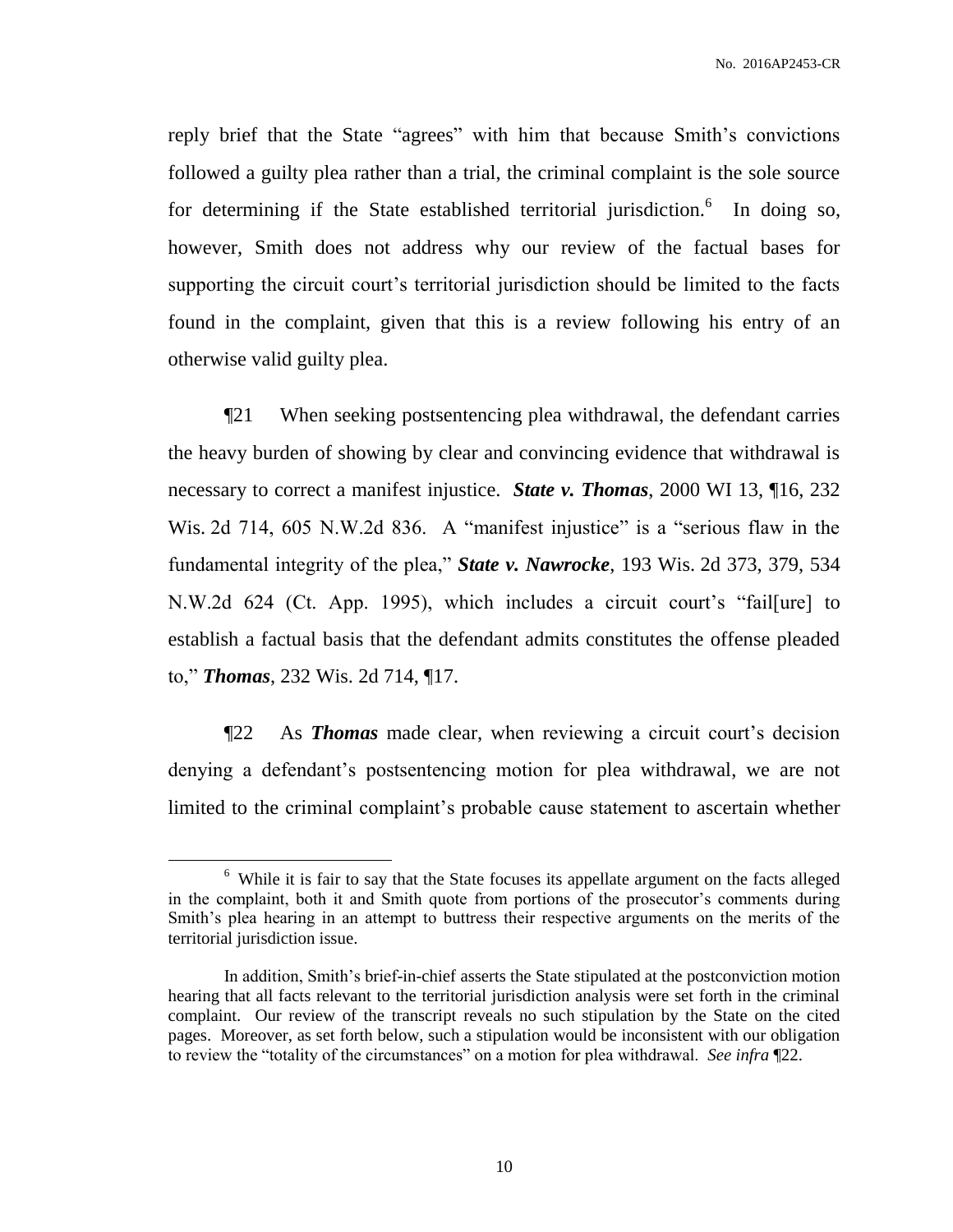there was a factual basis for the defendant's plea. *Id.*, ¶18. Rather, we must analyze the "totality of the circumstances" to determine whether the defendant agreed to the factual basis underlying the guilty plea. *Id.* "The totality of the circumstances includes the plea hearing record, the sentencing hearing record, as well as defense counsel's statements concerning the factual basis presented by the state, among other portions of the record." *Id.* A circuit court's decision on a plea withdrawal motion is a matter of discretion, *id.*, ¶13, although the ultimate determination of whether a court had territorial jurisdiction presents a question of law that we review de novo, *Randle*, 252 Wis. 2d 743, ¶18.

¶23 In this case, both the criminal complaint and the plea hearing transcript definitively show that a sufficient factual basis existed supporting territorial jurisdiction in Wisconsin. Smith correctly notes that the complaint's probable cause statement expressed uncertainty regarding where Volp was killed. However, the legal charges—each count in the complaint setting forth the offenses—all included an allegation that the relevant crime occurred "in Marinette County, Wisconsin." With these allegations, the State satisfied its obligation to explain in the complaint when and where the alleged offenses took place, even if law enforcement officials were not certain the crimes were actually committed there. 7 *See Adams*, 152 Wis. 2d at 73.

 $\overline{a}$ 

(continued)

<sup>7</sup> We note a complaint need only be minimally adequate to be sufficient. *State v. Adams*, 152 Wis. 2d 68, 73, 447 N.W.2d 90 (Ct. App. 1989). We do not engage in a hyper-technical review of the complaint's allegations regarding the essential facts; rather, we evaluate the factual allegations using a common-sense approach. *Id.* In this case, it was apparent Smith had committed his crimes in one of two states, or perhaps even in both states. The subsequent law enforcement investigation did not reveal in which state the crimes occurred, so prosecutors had to select one state in which to bring charges or else let Smith escape punishment for his criminal conduct.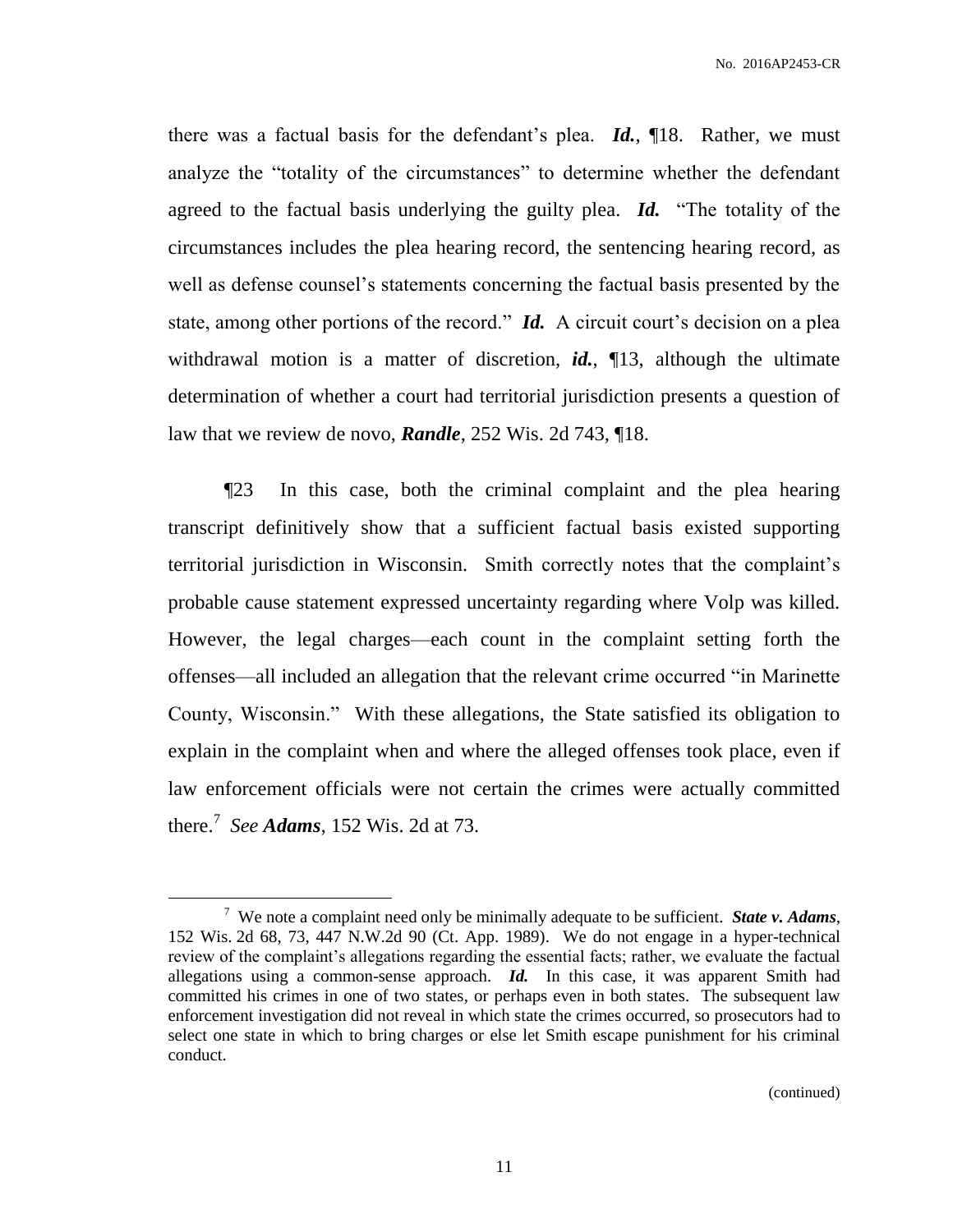¶24 At the plea hearing, the prosecutor also alleged that each of the offenses had occurred in the State of Wisconsin. Specifically, as to the negligent homicide charge, the prosecutor stated: "I inform the Court that this defendant did in Marinette County, Wisconsin, cause the death of another on or about the late night hours of October 10, 2008, or early morning hours of October 11, 2008 …." Similarly, as to the hit-and-run charge, the prosecutor stated: "I inform the Court that this defendant did in Marinette County, Wisconsin, after being involved in an accident resulting in the death of a person … fail to remain at the scene of the accident …." After each of these statements, the circuit court asked Smith personally whether he had heard the charge as read by the assistant district attorney. Smith answered "yes" each time and thereafter immediately pled guilty to each offense.

¶25 Given this record, it is impossible to view the State as having failed to reasonably allege, as a factual matter and prior to Smith's pleas, that the crimes of negligent homicide and hit and run occurred in the State of Wisconsin.<sup>8</sup> The allegation was present in the complaint, and the prosecutor orally repeated the allegation at the plea hearing. Smith could have insisted on going to trial, at which a jury would have determined any genuine dispute regarding the facts necessary to

We also note that Smith relies on language in *State v. Brown*, 2003 WI App 34, 260 Wis. 2d 125, 659 N.W.2d 110, stating that, "[i]f the charging document does not properly allege that the crime was committed within the territorial jurisdiction of the state of Wisconsin, the trial court should grant a motion to dismiss." *Id.*, ¶25 (quoting WIS JI—CRIMINAL 268). Smith did not file a motion to dismiss the criminal complaint; he instead pled guilty to three of the four charges therein. Nonetheless, any challenge to the sufficiency of the criminal complaint based on territorial jurisdiction would have failed, as the complaint plainly alleges the crimes occurred within Wisconsin.

<sup>&</sup>lt;sup>8</sup> Given that the State alleged the entirety of the offenses occurred in Wisconsin, it is not necessary to individually consider the constituent elements of the offenses.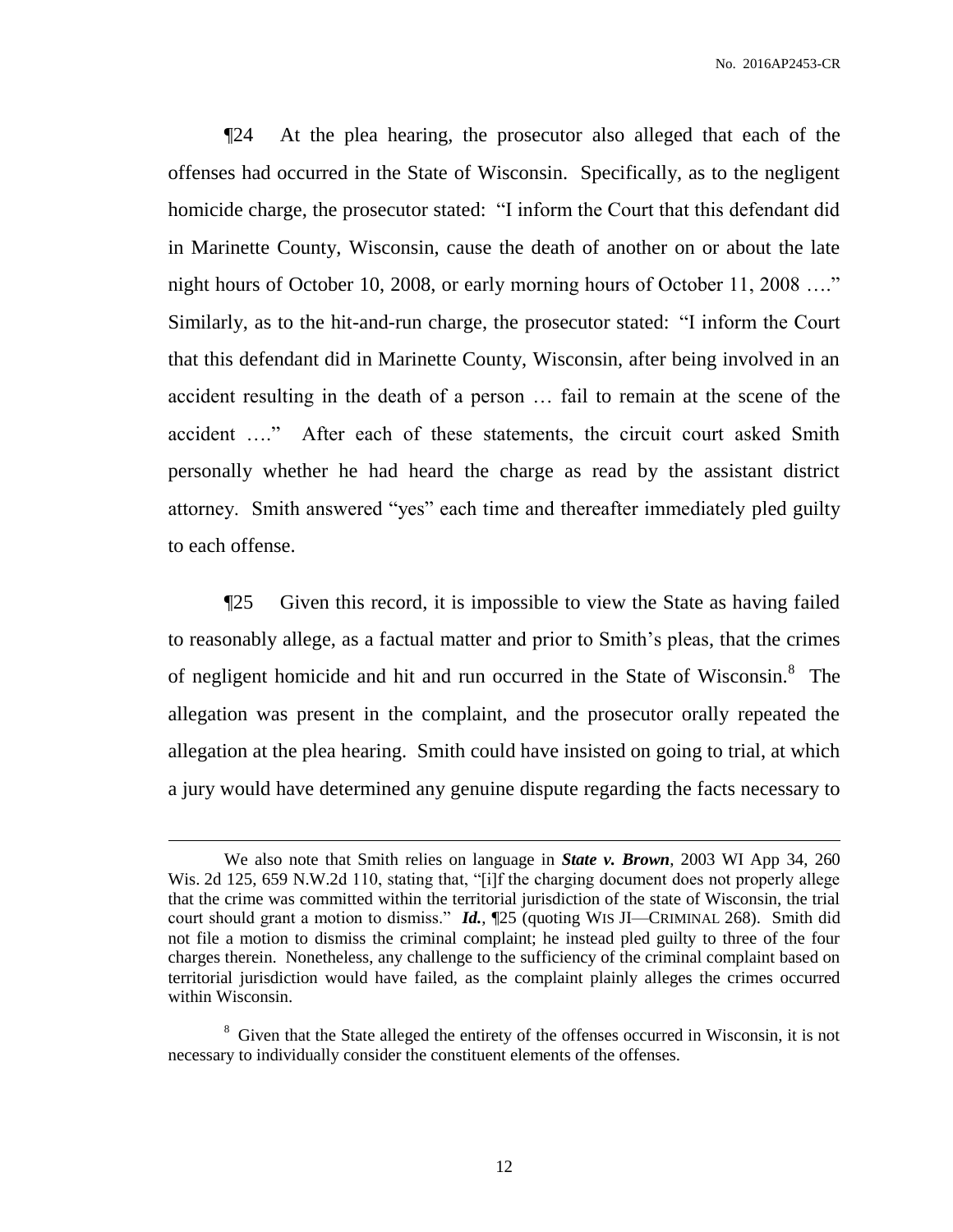establish Wisconsin's territorial jurisdiction over the crimes. *See Brown*, 260 Wis. 2d 125, ¶23. Instead, he acknowledged being aware of the State's allegations, including those regarding the situs of the offenses, and entered his guilty pleas based upon the charges as read. Under the circumstances, we conclude territorial jurisdiction existed in Wisconsin as to each of the charged offenses, and we perceive no manifest injustice that would warrant plea withdrawal.

¶26 Even if we were to confine our analysis to the criminal complaint's probable cause section, we would still conclude there was a sufficient factual basis for territorial jurisdiction in Wisconsin for all of the charged crimes. The parties agree, consistent with the standard governing the sufficiency of the criminal complaint, that the State was required to set forth facts or reasonable inferences from those facts giving rise to territorial jurisdiction. *See Adams*, 152 Wis. 2d at 73.

¶27 It is undisputed Volp was killed in either Wisconsin or Michigan, with either being a plausible situs for the crimes. It is also undisputed that, during the night in question, Volp and Smith were in Michigan but within only a few miles of the Wisconsin border. Also, based on some of the factual allegations, there is at least one reasonable inference that Smith drove Volp in his vehicle for at least some distance before the time they argued and Smith eventually drove over Volp. Given their original proximity to Wisconsin and such driving having occurred, it is *a* reasonable inference that the acts comprising the murder occurred in Wisconsin, even if it is not the *most* reasonable inference under these facts. *See Manthey*, 169 Wis. 2d at 688-89 ("Where reasonable inferences may be drawn establishing probable cause and equally reasonable inferences may be drawn to the contrary, the criminal complaint is sufficient.").